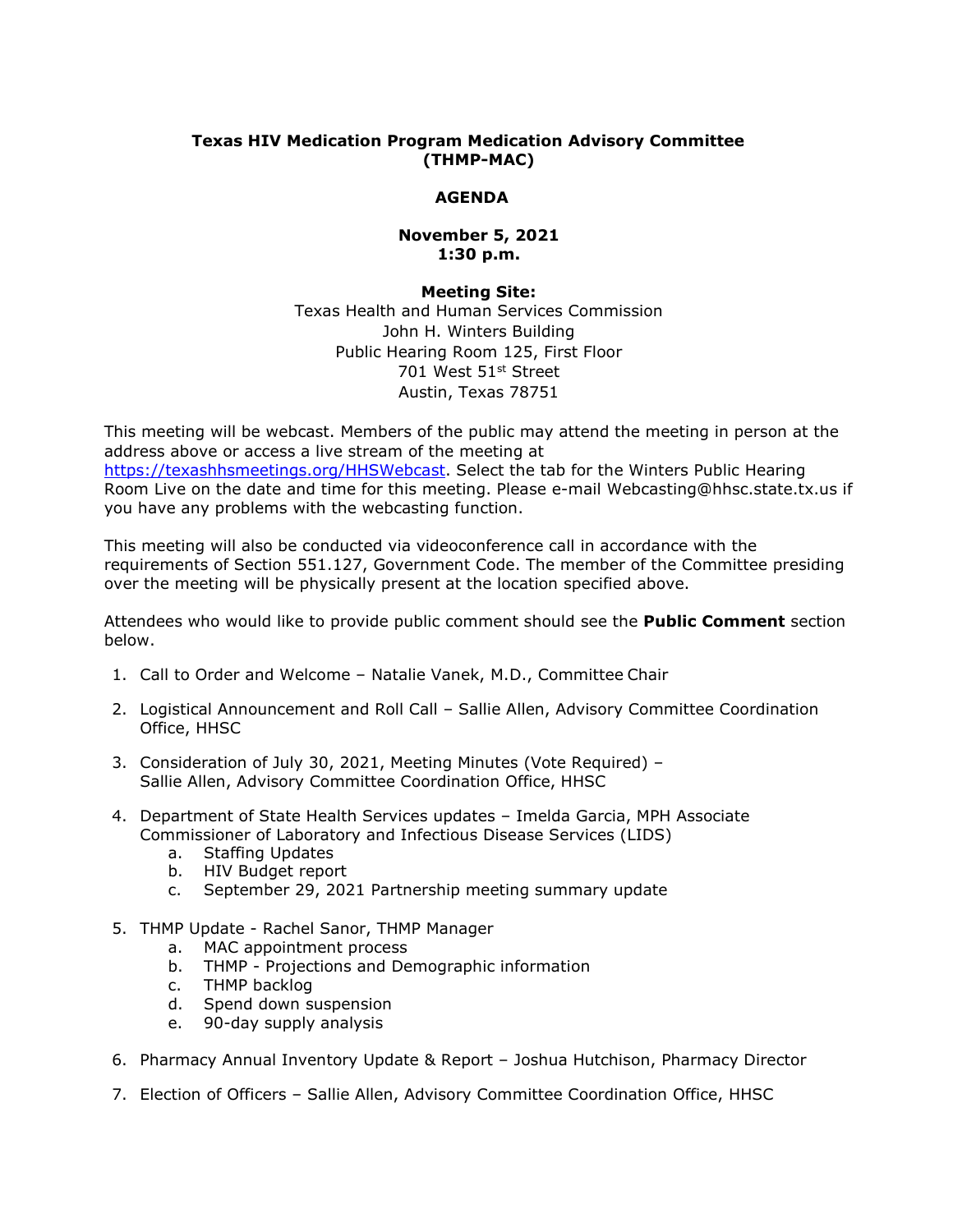- 8. Subcommittee reports
	- a. Governance/Data Nancy Miertschin
	- b. Eligibility Frank Rosas
	- c. Formulary Sub-committee Natalie Vanek, M.D.
		- Impact of suspended medications
		- Recommendation to approve pediatric medications
			- Raltegravir 25mg (new dosage)
			- Tivicay (new dosage)
- 9. Committee to vote on addition of Raltegravir 25 mg and Tivicay PD to THMP formulary (Vote Required)
- 10. Public Comment Sallie Allen, Advisory Committee Coordination Office, HHSC
- 11. Action items and agenda topics for next scheduled meeting: January 22, 2022 Natalie Vanek, M.D., Committee Chair
- 12. Adjourn Natalie Vanek, M.D., Committee Chair

**Public Comment:** The Department of State Health Services (DSHS) welcomes public comments pertaining to topics related to the Texas HIV Medication Program. Members of the public who would like to provide public comment may choose from the following options:

- 1. **Oral comments provided virtually**: Members of the public must pre-register to provide oral comments virtually during the meeting by completing a Public Comment Registration form at [https://texashhsmeetings.org/THMPMAC\\_PCReg\\_Nov2021](https://texashhsmeetings.org/THMPMAC_PCReg_Nov2021) no later than 5:00 p.m. Wednesday, November 3, 2021. Please mark the correct box on the Public Comment Registration form and provide your name, either the organization you are representing or that you are speaking as a private citizen, and your direct phone number. If you have completed the Public Comment Registration form, you will receive an email the day before the meeting with instructions for providing virtual public comment. Public comment is limited to three minutes. Each speaker providing oral public comments virtually must ensure their face is visible and their voice audible to the other participants while they are speaking. Each speaker must state their name and on whose behalf they are speaking (if anyone). If you pre-register to speak and wish to provide a handout before the meeting, please submit an electronic copy in accessible PDF format that will be distributed by HHS staff to THMP-MAC members and State staff. Handouts are limited to two pages (paper size: 8.5" by 11", one side only). Handouts must be emailed to [Mary.Richards@dshs.texas.gov](mailto:Mary.Richards@dshs.texas.gov) immediately after preregistering, but no later than 5:00 p.m. Wednesday, November 3, 2021, and include the name of the person who will be commenting. Do not include health or other confidential information in your comments or handouts. Staff will not read handouts aloud during the meeting, but handouts will be provided to THMP-MAC members and State staff.
- 2. **Written comments**: Members of the public may provide written public comments by completing a Public Comment Registration form at [https://texashhsmeetings.org/THMPMAC\\_PCReg\\_Nov2021.](https://texashhsmeetings.org/THMPMAC_PCReg_Nov2021) A member of the public who wishes to provide written public comments must email the comments to [Mary.Richards@dshs.texas.gov](mailto:Mary.Richards@dshs.texas.gov) no later than 5:00 p.m. Wednesday, November 3, 2021. Please include your name and the organization you are representing or that you